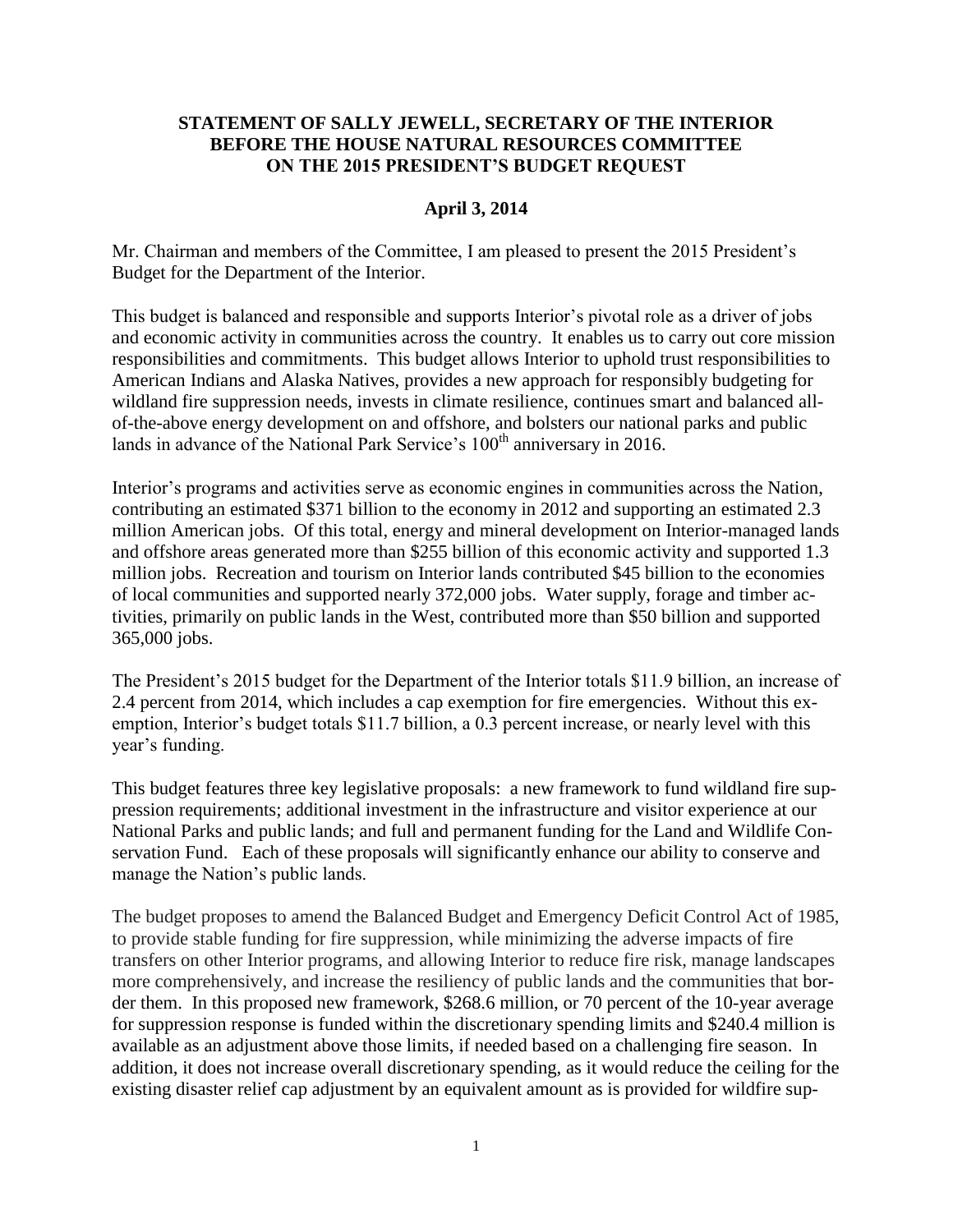pression operations.

In advance of the  $100<sup>th</sup>$  anniversary of the National Park Service in 2016, the 2015 budget proposes a comprehensive Centennial Initiative investment in the parks and public lands. The funding would provide targeted increases for a multi-year effort to recommit to the preservation of these special places, to invest wisely in the park system's most important assets, to use parks to enhance informal learning, engage volunteers, provide training opportunities to youth, and enhance the National Park Service's ability to leverage partnerships to accomplish its mission.

Finally, the President's budget continues to support full, permanent funding for the Land and Water Conservation Fund, one of the Nation's most effective tools for expanding access for hunting and fishing, creating ballfields and other places for children to play and learn, protecting traditional uses such as working ranches and farms, acquiring inholdings to manage contiguous landscapes, and protecting Civil War battlefields. The 2015 budget proposes total funding of \$900.0 million for LWCF in Interior and the U.S. Forest Service. Within this total, \$350.0 million is requested as current funding and \$550.0 million as part of a permanent funding proposal. Starting in 2016, the proposal would provide \$900.0 million annually in permanent funding.

Complementing the 2015 budget request is \$346.0 million identified for Interior programs as part of the President's Opportunity, Growth, and Security Initiative to spur economic progress and promote opportunity. If approved, these investments will enable significant progress to address long-term needs in the areas of national parks and other public lands, research and development, infrastructure and permitting support, climate resiliency, and education and economic development in Indian Country.

The drought in California and other Western States underscores the importance of improving the resilience of communities to the effects of climate change. The President s Opportunity, Growth, and Security Initiative includes a \$1 billion government-wide Climate Resilience Fund to invest in developing more resilient communities, and finding solutions to climate challenges through technology development and applied research. This Fund includes about \$240 million for Interior programs that invest in research and development, assist Tribes and local communities in planning and preparing for extreme weather conditions and events, and support public land managers in landscape and watershed planning to increase resiliency and reduce risks.

The 2015 request sustains support for essential requirements and allows for targeted increases above the 2014 enacted level. Within the overall increase for 2015, \$54.4 million covers fixed cost increases for such things as Federal pay and rent. Reflecting the need to prioritize budget resources, this request includes \$413.3 million in proposed program reductions to offset other programmatic requirements.

Interior programs continue to generate more revenue for the American people than the Department's annual current appropriation. In 2015, Interior will generate estimated receipts of nearly \$14.9 billion, a portion of which is shared with State and local governments to meet a variety of needs, including school funding, infrastructure improvements, and water-conservation projects. Also included with this request are revenue and savings legislative proposals estimated to generate more than \$2.6 billion over the next decade.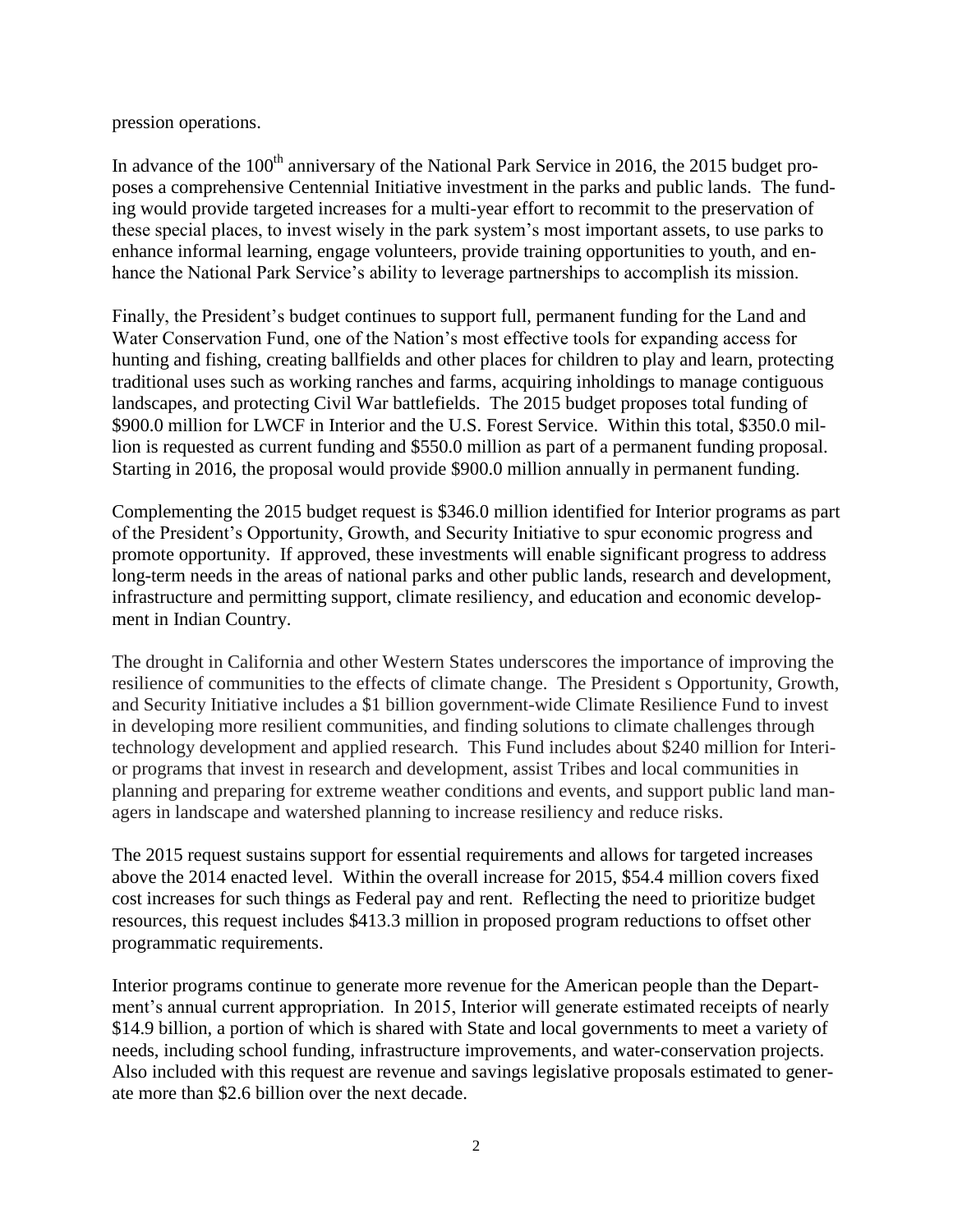Putting this budget in context, Interior's complex mission affects the lives of all Americans. Nearly every American lives within an hour's drive of lands or waters managed by the Interior Department. In 2012, there were 417 million visits to Interior-managed lands. The Department oversees the responsible development of over 20 percent of U.S. energy supplies, is the largest supplier and manager of water in the 17 western States, maintains relationships with 566 federally recognized Tribes, and provides services to more than two million American Indian and Alaska Native peoples.

### **Celebrating and Enhancing America's Great Outdoors**

Throughout American history, the great outdoors have shaped the Nation's character and strengthened its economy. The 2015 budget requests the resources and authorities to care for our public lands and prepare for the future. The budget invests in efforts to upgrade and restore national parks and other public-lands areas, while engaging thousands of Americans, including youth, and veterans. The budget strengthens the President's commitment to the America's Great Outdoors initiative with a request of \$5.1 billion in current funding for programs, including the operation of public land management units in BLM, NPS and FWS; the Land and Water Conservation Fund; and grants and technical assistance to States and others. This is an increase of \$127.1 million compared to the 2014 enacted level.

Coupled with these efforts is a historic commitment to America's natural and cultural heritage through Land and Water Conservation Fund programs. The budget includes a 2015 combined request of \$672.3 million (\$246.0 million discretionary and \$426.3 million mandatory) for Interior's LWCF programs that conserve lands and support outdoor recreation. In current funding, the request for land acquisition is \$147.9 million, with \$39.5 million identified for Collaborative Landscape Planning projects. A total of \$98.1 million is requested in current funding for LWCF conservation grants, including \$48.1 million for LWCF Stateside grants.

I could not highlight our stewardship efforts without discussing the upcoming centennial of the National Park Service in 2016. Overall, the Centennial Initiative—including mandatory, discretionary, and Opportunity, Growth, and Security Initiative resources— will allow NPS to ensure that 1,700 (or 20 percent) of the highest priority park assets are restored to good condition. The effort creates thousands of jobs over three years, provides over 10,000 work and training opportunities to young people, and engages more than 265,000 volunteers in support of public lands.

The request for the Centennial Initiative proposes a \$40 million increase in current appropriations in 2015, plus an additional \$400 million in permanent funding each year for three years. That funding includes \$100 million for a Centennial Challenge to match private philanthropy, \$200 million for National Park Service facilities improvements, and \$100 million for a Centennial Land Management Investment Fund to competitively allocate funds to meet land conservation and deferred maintenance needs among Interior's land-management agencies and the U.S. Department of Agriculture's U.S. Forest Service. The President's Opportunity, Growth, and Security Initiative identifies investments of \$100 million for National Park Service deferred maintenance and an additional \$100 million for the Centennial Land Management Investment Fund.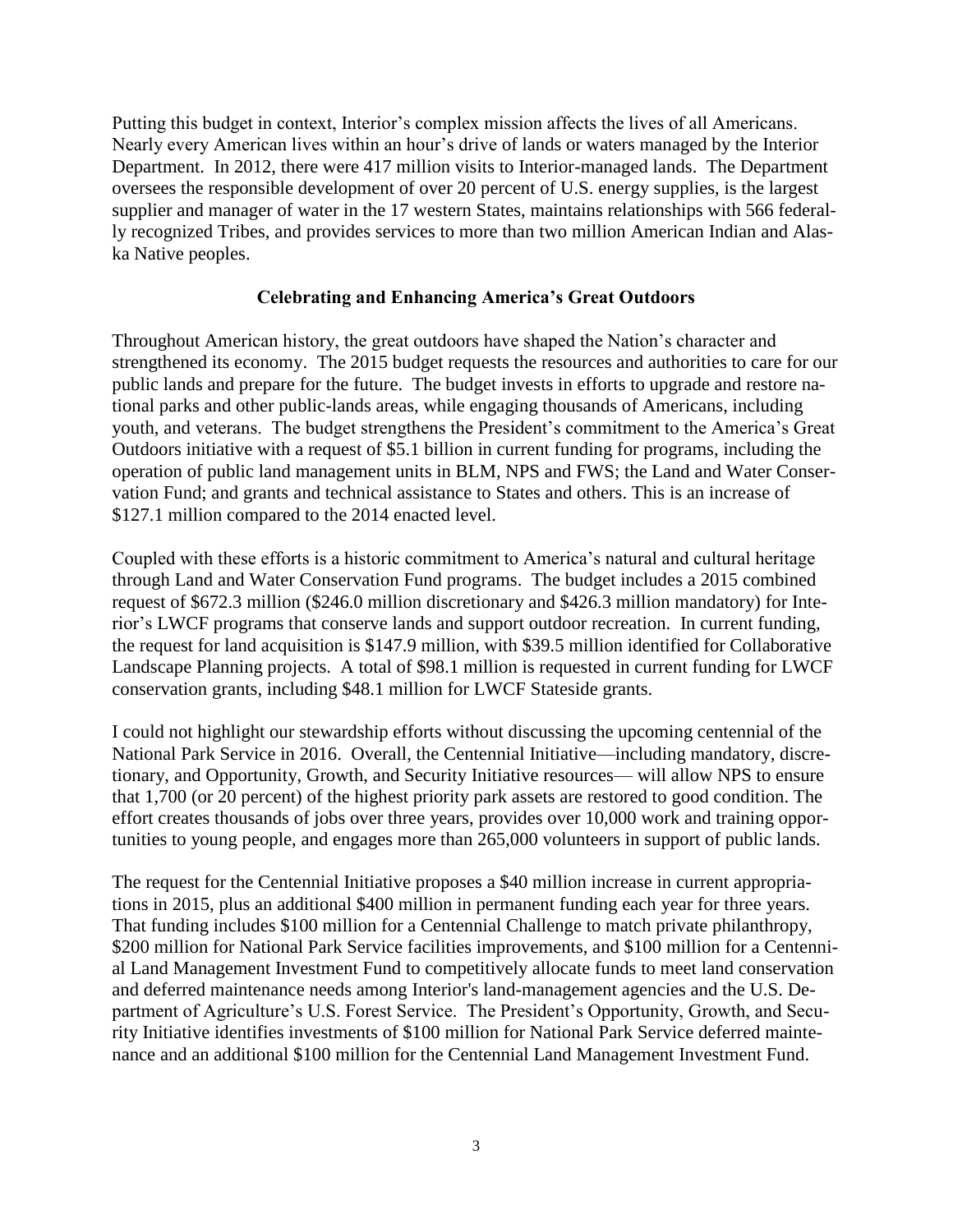## **Strengthening Tribal Nations**

Sustaining the President's commitment to tribal sovereignty and self-determination and honoring Interior's trust responsibilities to the 566 federally recognized American Indian and Alaska Native Tribes and more than 2 million people served by these programs, the 2015 budget for Indian Affairs is \$2.6 billion, an increase of \$33.6 million above the 2014 enacted level. The budget invests in: advancing nation-to-nation relationships and tribal self-determination, supporting and protecting Indian families and communities, sustainable stewardship of energy and natural resources, and improving education in Indian Country.

Recognizing this commitment to tribal self-governance and self-determination, the budget fully funds contract support costs Tribes incur as managers of the programs serving Native Americans. The budget requests \$251 million, a \$4.0 million increase over the 2014 enacted level, to fully fund estimated contract support needs in 2015.

Supporting families and communities, the 2015 budget launches the Tiwahe Initiative, with an increase of \$11.6 million in social services and job training programs to address the interrelated problems of child and family welfare, poverty, violence and substance abuse in tribal communities. Tiwahe is the Lakota word for "family." Through this initiative, social services and job training programs will be integrated and expanded to provide culturally appropriate programs to assist and empower families and individuals through economic opportunity, health promotion, family stability, and strengthened communities.

Promoting public safety and tribal community resilience, the 2015 budget request includes resources to build on BIA Law Enforcement's recent successes in reducing violent crime. A pilot program will be implemented to lower repeat incarceration rates in tribally operated jails on three reservations – Red Lake in Minnesota, Ute Mountain in Colorado, and Duck Valley in Nevada – with a goal to materially lower repeat incarcerations. Through an Alternatives to Incarceration Strategy, this pilot will seek to address underlying causes of repeat offenses, such as substance abuse and lack of adequate access to social service support, through intergovernmental and interagency partnerships.

The 2015 budget request is complemented by a proposal in the President's Opportunity, Growth, and Security Initiative to further invest in economic development and education to promote strong, resilient tribal economies and improve educational opportunities in Indian Country.

# **Powering Our Future**

As part of the President's all-of-the-above energy strategy to expand safe and responsible domestic energy production, the 2015 budget provides \$753.2 million for conventional and renewable energy programs, an increase of \$40.7 million above the 2014 enacted level. The budget includes measures to encourage responsible, diligent development and a fair return for American taxpayers.

Funding for conventional energy and compliance activities totals \$658.4 million, an increase of \$37.5 million over the 2014 level. Spending from fees and permanent funding related to onshore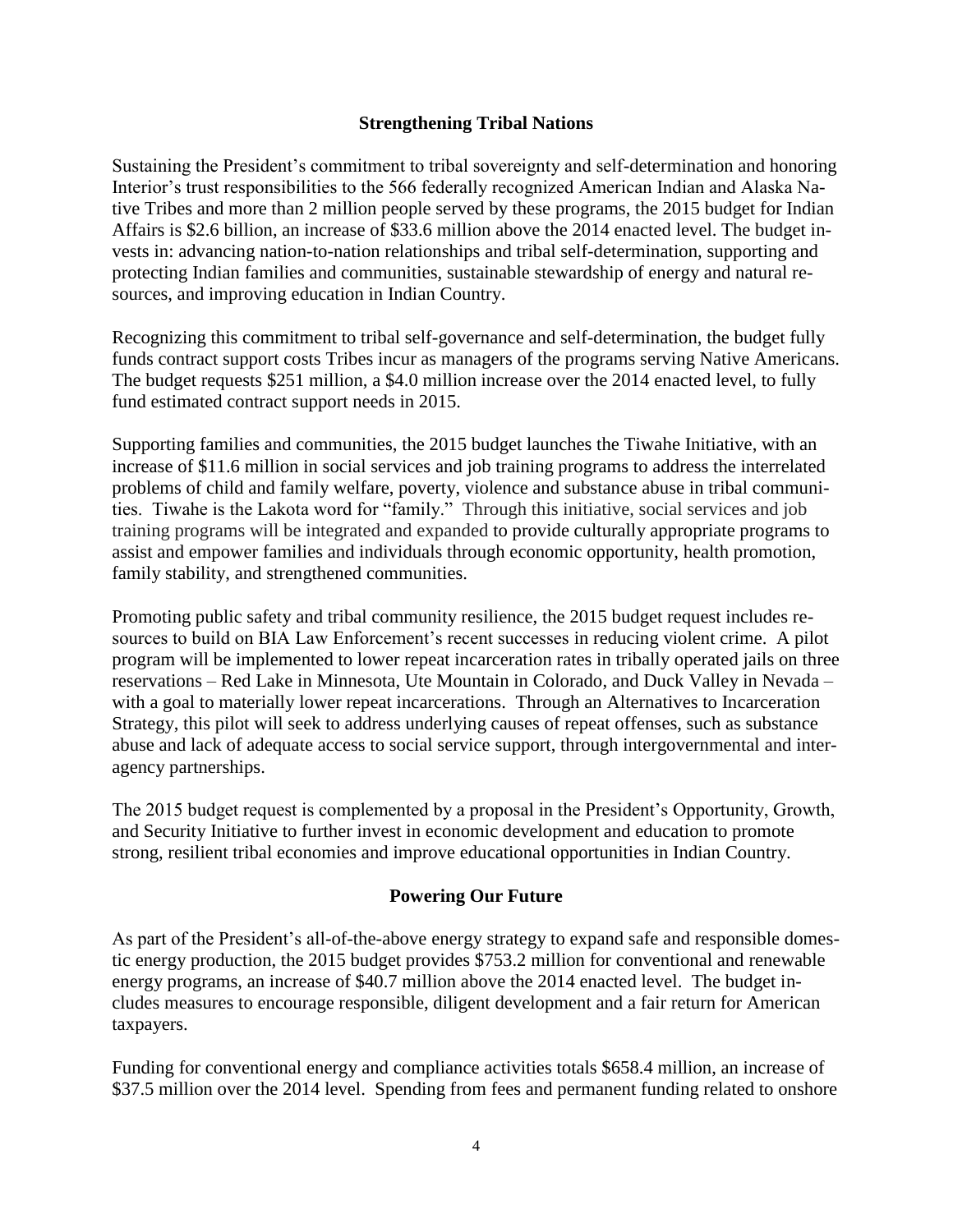oil and gas activities increase \$49.1 million from the 2014 level, primarily reflecting a proposal to expand onshore oil and gas inspection activities and to offset the Bureau of Land Management's inspection program costs to the taxpayer with fees from industry, similar to what the offshore industry now pays.

The budget includes \$169.8 million for the Bureau of Ocean Energy Management and \$204.6 million for the Bureau of Safety and Environmental Enforcement to support domestic energy production, including new leasing, strong safety oversight of offshore operations, enhanced environmental enforcement functions, and expanded training and electronic inspection capabilities.

The 2015 budget includes \$94.8 million for renewable energy activities, a \$3.2 million increase over the 2014 level. This funding maintains the Department's emphasis on strategic investments to advance clean energy and meet the President's goal to approve 20,000 megawatts of renewable energy on public lands by 2020 (relative to 2009 levels).

# **Engaging the Next Generation**

The 2015 budget supports a vision to inspire millions of young people to play, learn, serve and work outdoors by expanding volunteer and work opportunities for youth and veterans. The budget proposes \$50.6 million for Interior youth programs, a \$13.6 million or 37 percent increase from 2014.

A key component of the Department's efforts will be partnering with youth organizations through the 21st Century Conservation Service Corps. The proposed funding includes an increase of \$8.0 million to expand opportunities for youth education and employment across the National Park Service; an additional \$2.5 million for the Fish and Wildlife Service's Urban Wildlife Refuges Partnership; and a total of \$4.2 million in Indian Affairs for youth programs including \$2.5 million to engage youth in natural sciences. Support for the National Park Service Centennial will create thousands of jobs, and engage more than 10,000 youth in service and training opportunities and more than 265,000 volunteers.

# **Ensuring Healthy Watersheds and Sustainable, Secure Water Supplies**

The 2015 budget addresses the Nation's water challenges through investments in water conservation, sustainability, and infrastructure critical to the arid Western United States and its fragile ecosystems.

The budget includes \$66.5 million for WaterSMART programs in Reclamation and the U.S. Geological Survey, nearly a 17 percent increase from 2014, to assist communities in stretching water supplies and improving water management. In addition to \$1 billion requested for the Bureau of Reclamation, the budget also requests \$210.4 million for the U.S. Geological Survey's water programs to provide scientific monitoring, research, and tools to support water management across the Nation. This funding supports the Department's goal to increase by 840,000 acre-feet, the available water supply for agricultural, municipal, industrial, and environmental uses in the Western United States through water-conservation programs by the end of 2015.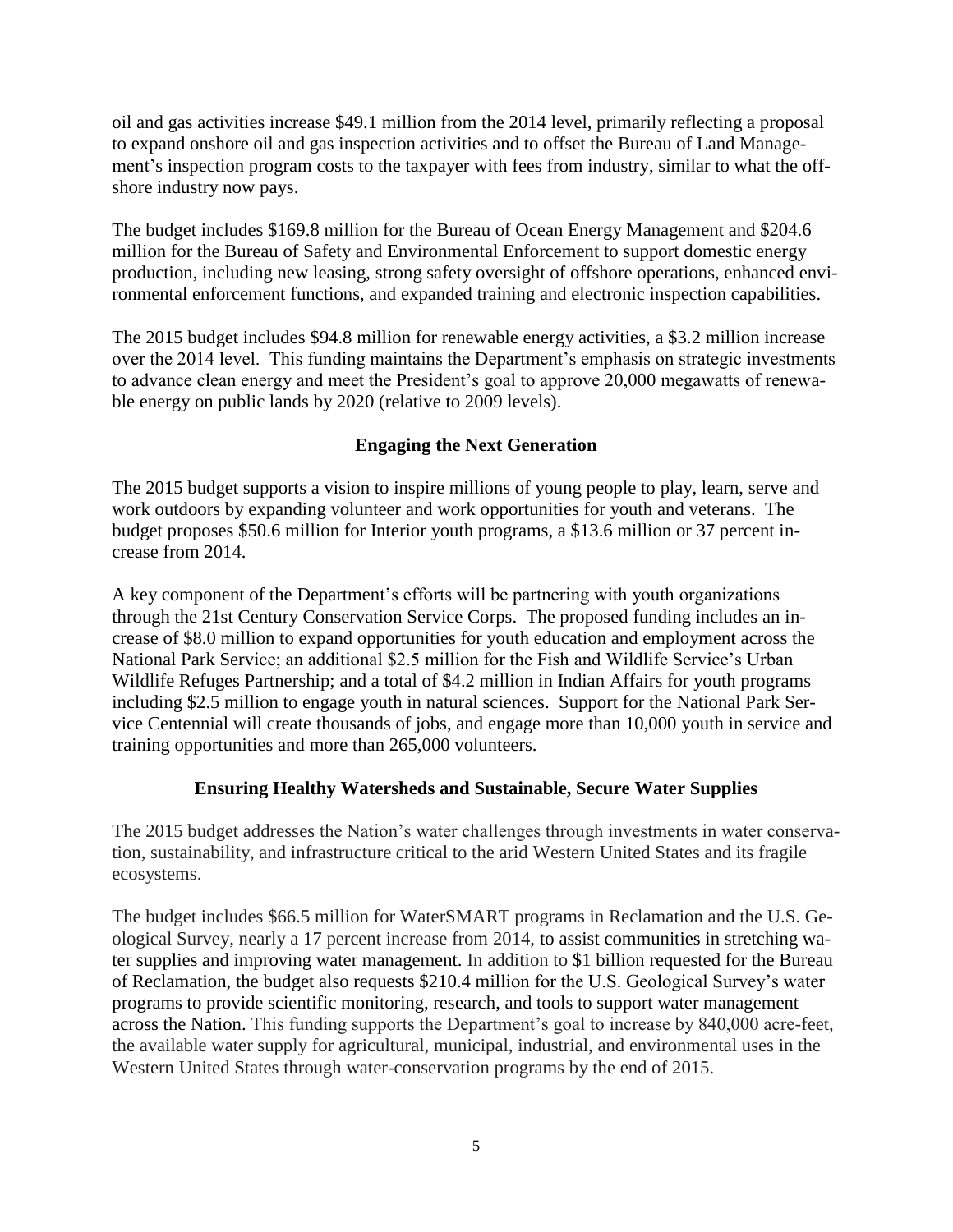Interior extends this commitment to Indian Country, honoring Indian water settlements with investments totaling \$171.9 million in Reclamation and Indian Affairs, for technical and legal support for water settlements. This includes \$147.6 million for implementation of authorized settlements to bring reliable and potable water to Indian communities, more than a 9 percent increase from 2014. Among the investments is \$81 million for the ongoing Navajo-Gallup Water Supply Project, which, when completed, will have the capacity to deliver clean running water to a potential future population of approximately 250,000 people.

## **Building a Landscape Level Understanding of Our Resources**

The 2015 budget fosters the sustainable stewardship of the Nation's lands and resources on a landscape level. Funding includes increases for scientific monitoring, research and tools to advance our understanding and ability to manage natural resources more effectively, while balancing important conservation goals and development objectives. Reflecting the President's ongoing commitment to scientific discovery and innovation to support decision making for critical societal needs and a robust economy, the budget proposes \$888.7 million for research and development activities across the Department, an increase of \$60.4 million over 2014. This funding will increase understanding of natural resources and the factors impacting water availability, ecosystem and species resiliency, sustainable energy and mineral development, climate resilience, and natural hazard mitigation, among others.

Complementing this budget request are two components of the President's Opportunity, Growth, and Security Initiative: an investment of \$140 million for Interior research and development as part of a government-wide effort to jumpstart growth spurred by scientific discovery; and investments to address climate resilience to better prepare communities and infrastructure, and enable them to build greater resilience in the face of a changing climate.

In ecosystems across the Nation, Interior will continue to work with local communities to leverage its efforts to improve resiliency and achieve improved environmental and economic outcomes.

## **Major Changes in the 2015 Request**

**Bureau of Land Management** – The 2015 request is \$1.1 billion, a decrease of \$5.6 million from the 2014 enacted level. The 2015 request assumes the use of \$54.5 million in proposed offsetting fees, which when included provides an effective increase of \$48.9 million above 2014. The 2015 request includes \$954.1 million for the Management of Lands and Resources account, and \$25.0 million in current appropriations for Land Acquisition, including \$2.0 million to improve access to public lands for hunting, fishing, and other recreation. The budget proposes \$104.0 million for Oregon and California Grant Lands, which includes a \$4.2 million decrease in Western Oregon Resource Management Planning, reflecting expected completion of six revised plans in June 2015.

To advance America's Great Outdoors, the request includes \$3.5 million in program increases for recreation, cultural resources, and the National Landscape Conservation System to address the needs of recently designated units, implement travel management plans, improve visitor services, and address a backlog in cultural resources inventory and stabilization needs. The budget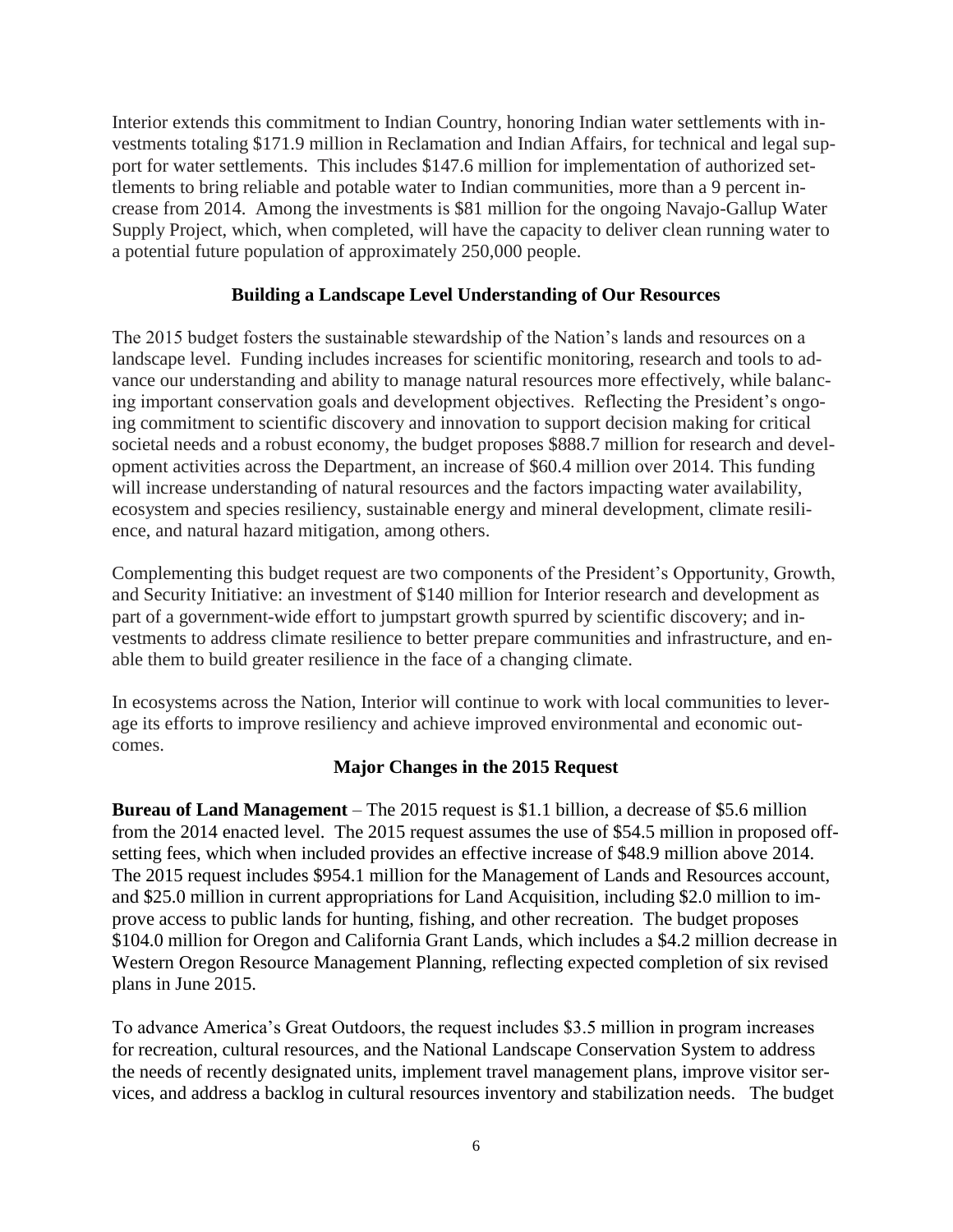request also includes \$4.8 million for Youth programs, an increase of \$1.3 million from 2014, to put more young Americans to work protecting and restoring public lands and cultural and historical treasures.

The BLM continues to support the President's all-of-the-above energy strategy on the public lands including an initiative to encourage smart renewable energy development. The 2015 budget includes \$29.2 million, essentially level with 2014, for renewable energy to continue to aggressively support wind, solar, and geothermal energy development on BLM lands. Complementing this is a \$5.0 million increase in the Cadastral, Lands and Realty Management program for identification and designation of energy corridors in low conflict areas to site high voltage transmission lines, substations, and related infrastructure in an environmentally sensitive manner.

The 2015 request for Oil and Gas Management, including both direct and fee-funded appropriations, totals \$133.7 million, an increase of \$20.3 million in available program funding from 2014. In 2015, the budget proposes to shift the cost of oil and gas inspection and enforcement activity from current appropriations to inspection fees charged to industry. The proposed inspection fees will generate and estimated \$48.0 million, providing for a \$10.0 million increase in BLM's inspection and enforcement capability and allowing for a net reduction of \$38.0 million in requested BLM appropriations. The request for Oil and Gas programs includes increases of \$5.2 million for ongoing rulemaking efforts and to strengthen operations at BLM units and \$4.6 million for oversight and permitting to better keep pace with industry demand and fully implement leasing reforms.

In 2015, BLM will release six rapid eco-regional assessments, in addition to four planned for 2014. The BLM will conduct training on the use of the data from these assessments and will work with a number of Landscape Conservation Cooperatives to begin development of regional conservation strategies. The budget includes an increase of \$5.0 million for Resource Management Planning to implement BLM's enterprise geographic information system and address high priority planning. The 2015 budget maintains a \$15.0 million increase to implement sage grouse conservation and restoration measures to help avoid the need for a future listing of the species for protection under the Endangered Species Act.

Other program increases include \$2.8 million in the Wild Horse and Burro program to implement recommendations of the National Academy of Sciences regarding population control; and \$2.8 million in Abandoned Mine Lands to implement remediation plan efforts at Red Devil Mine in Alaska. The request includes \$19.0 million for the Alaska Conveyance program. Although a decrease of \$3.1 million from 2014, this funding coupled with efficiencies from an improved cadastral method, plots a course to complete all surveys and land transfers in ten years.

A proposed grazing administration fee will enhance BLM's capacity for processing grazing permits. A fee of \$1.00 per animal unit month, estimated to provide \$6.5 million in 2015, is proposed on a pilot basis. This additional revenue more than offsets a decrease of \$4.8 million in appropriated funds in Rangeland Management, equating to a \$1.7 million program increase to help address the grazing permit backlog.

**Bureau of Ocean Energy Management** – The 2015 operating request is \$169.8 million, includ-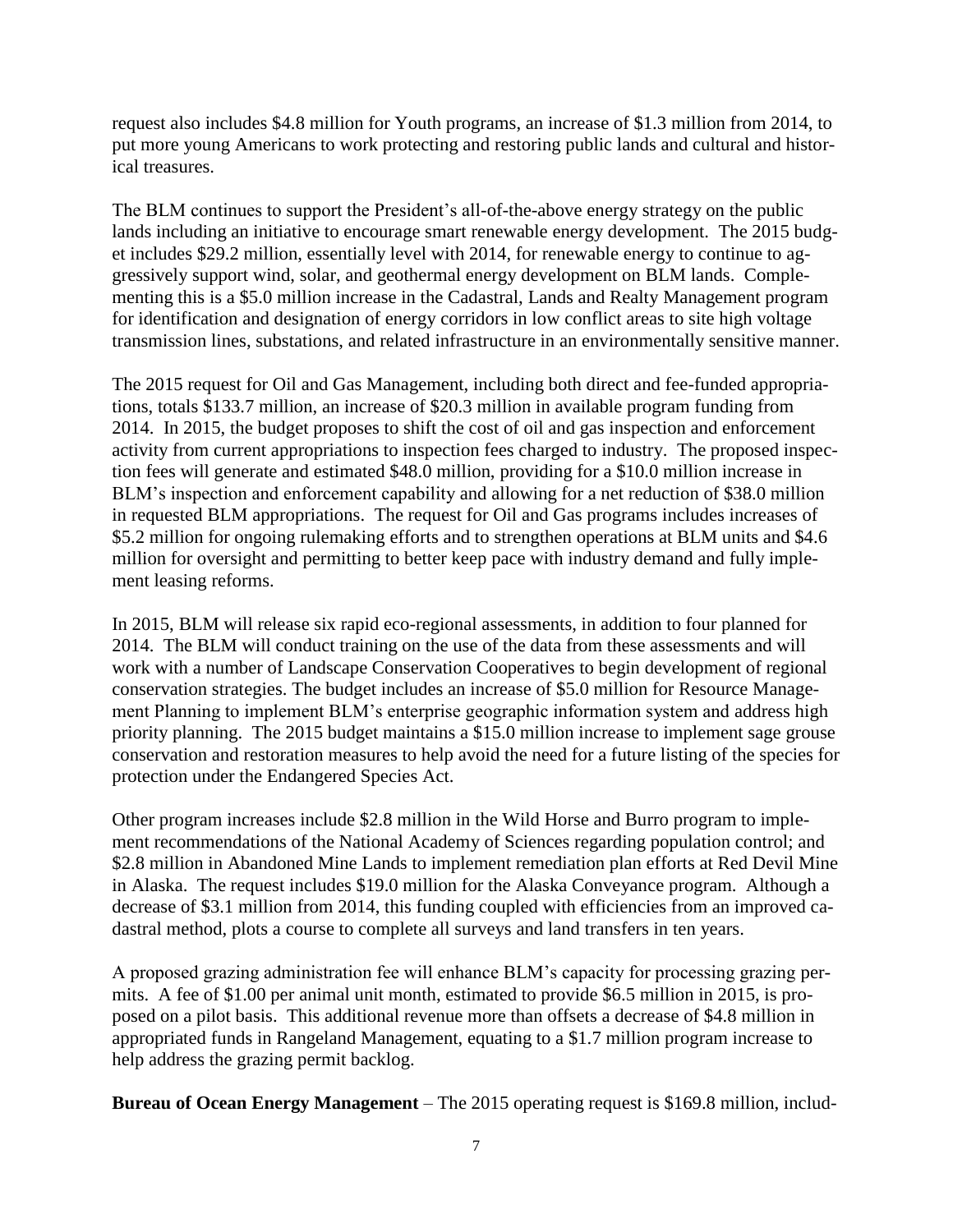ing \$72.4 million in current appropriations and \$97.3 million in offsetting collections. This is a net increase of \$3.4 million in current appropriations above the 2014 enacted level.

The 2015 budget maintains a strong offshore renewable energy program at essentially the 2014 level of \$23.1 million for the total program. In 2013, BOEM held the first competitive Outer Continental Shelf (OCS) renewable energy lease sales, issued five other non-competitive commercial offshore wind energy leases, and approved the construction and operations plan for the Cape Wind project offshore Massachusetts.

Offshore conventional energy programs also remain essentially level with 2014, with a total of \$49.6 million in 2015. In 2013, BOEM held three sales generating over \$1.4 billion in high bids, and three additional lease sales are scheduled during calendar year 2014. The request of \$65.7 million for Environmental Programs includes an increase of \$2.5 million for work on a Programmatic Environmental Impact Statement for the next Five-Year Program (2017-2022) for oil and gas leasing on the OCS.

**Bureau of Safety and Environmental Enforcement** – The 2015 budget request is \$204.6 million, including \$81.0 million in current appropriations and \$123.6 million in offsetting collections, an increase of \$2.0 million from 2014. The request for offsetting collections assumes \$65.0 million from offshore oil and gas inspection fees. The 2015 request allows BSEE to continue to strengthen regulatory and oversight capability on the OCS and maintain capacity in regulatory, safety management, structural and technical support, and oil spill response prevention.

The budget includes \$189.7 million for Offshore Safety and Environmental Enforcement, an increase of \$2.4 million. The request includes a program increase of \$0.9 million to evaluate and test new technologies and update regulations to reflect improved safety and oversight protocols. Funding for Oil Spill Research is maintained at the 2014 level of \$14.9 million.

**Office of Surface Mining** – The 2015 budget request for the Office of Surface Mining is \$144.8 million, a decrease of \$5.3 million from the 2014 enacted level. This includes a decrease of \$13.4 million in grants to States and Tribes to encourage these regulatory programs to recover a larger portion of their costs from fees charged to the coal industry, and an increase of \$4.0 million to provide additional technical support to State and tribal regulatory programs. The budget also includes an increase of \$1.9 million for applied science to advance reclamation technologies. This request proposes \$116.1 million for Regulation and Technology funding, \$28.7 million for Abandoned Mine Reclamation Fund activities, and an additional \$1.9 million in offsetting collections from recovered costs for services.

**U. S. Geological Survey** – The USGS budget request is \$1.1 billion, \$41.3 million above the 2014 enacted level. The President's budget reflects the Administration's commitment to investing in research and development to support sound decision making and sustainable stewardship of natural resources. This includes science, monitoring, and assessment activities critical to understanding and managing the ecological, mineral, energy, and water resources which underlie the prosperity and well-being of the Nation. The budget includes increases for priorities in ecosystem restoration, climate adaptation, invasive species, environmental health, and earth observations. Funding provides increased support to enhance sustainable energy development, address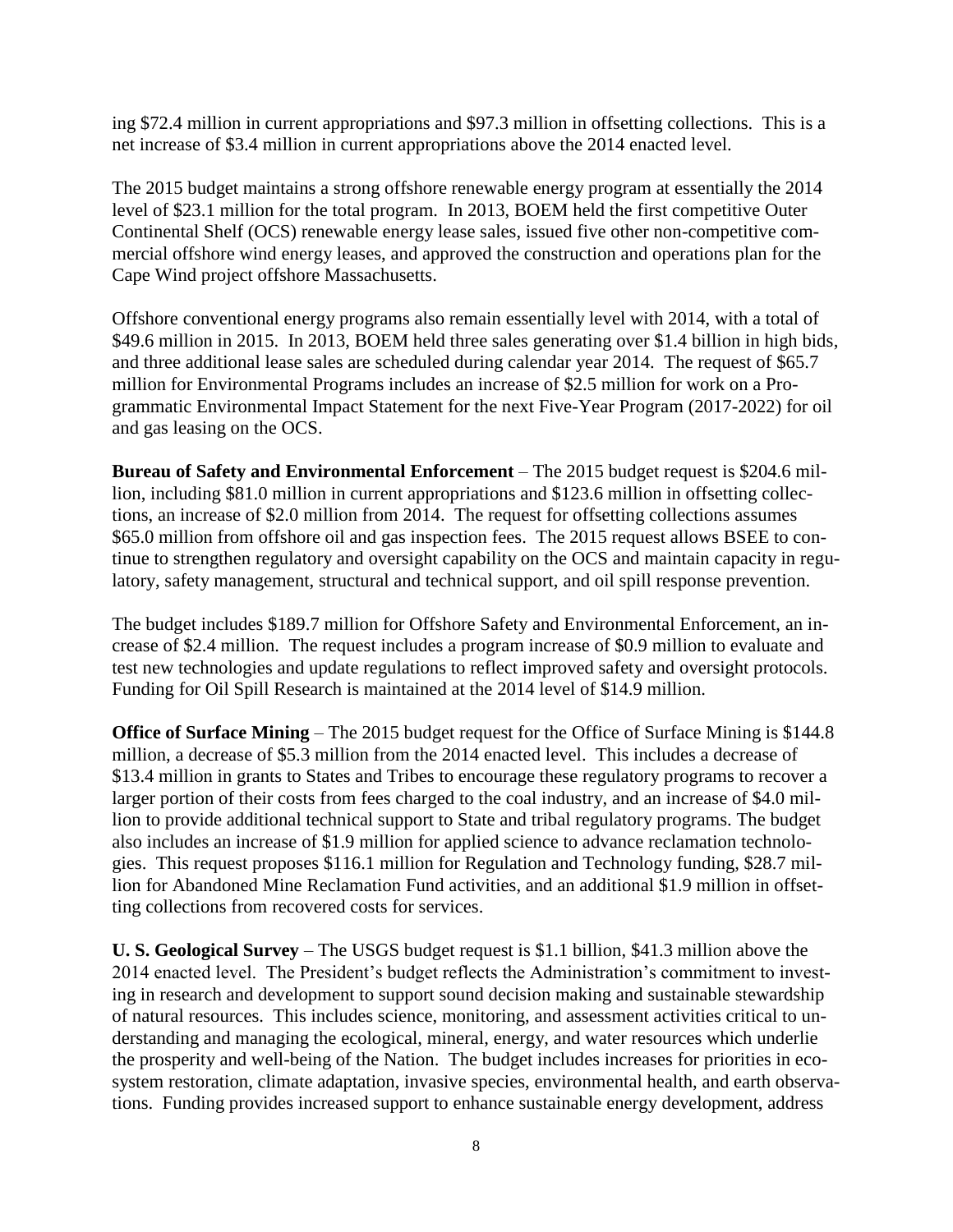water resource challenges, increase landscape level understanding of the Nation's natural resources, and the Scientists for Tomorrow youth initiative.

To support sustainable management of water resources, the USGS budget includes increases totaling \$6.4 million for WaterSMART programs. This includes increases for State water grants, regional water availability models, and the integration and dissemination of data through online science platforms. The budget includes increases of \$2.4 million to support implementation of the National Groundwater Monitoring Network and \$1.2 million for the National Streamflow Information Program for streamgages to strengthen the Federal backbone at high priority sites sensitive to drought, flooding, and potential climate change effects.

To better understand and adapt to the potential impacts of a changing climate, the USGS budget invests in research, monitoring, and tools to support improved resilience of natural systems. The National Climate Change and Wildlife Science Center and DOI Climate Science Centers are funded at \$35.3 million, an increase of \$11.6 million from 2014. This includes an increase of \$3.0 million for grants focused on applied science and information needed by resource managers for decision making at regional levels. An increase of \$2.3 million will enhance the leveraging of these investments with other Federal climate science activities and make the scientific information and products developed through these programs available to the public in a centralized, web-accessed format. Program increases of \$2.5 million will support applied science and capacity-building for tribal climate adaptation needs in the CSC regions, and \$3.0 million will support additional research in drought impacts and adaptive management.

The USGS budget invests in providing critical data and tools to promote understanding and managing resources on a landscape-scale. Program increases in the National Geospatial Program include \$5.0 million for the 3-Dimensional Elevation Program to collect Lidar data to enhance science and emergency response activities, resource and vulnerability assessments, ecosystem based management, and tools to inform policy and management. An increase of \$1.9 million is requested for modernization of The National Map, which provides critical data about the Earth, its complex processes, and natural resources. The 2015 budget includes a \$2.0 million increase for the Big Earth Data initiative to improve access to and use of data from satellite, airborne, terrestrial, and ocean-based Earth observing systems. These investments will provide benefits in natural resource management and hazard mitigation, by improving access to critical information.

To support the sustainable development of energy resources, the USGS budget includes \$40.7 million for conventional and renewable energy programs, \$8.1 million above the 2014 enacted level. A program increase of \$1.3 million will be used to study geothermal resources and build on ongoing work on wind energy impacts. The request includes \$18.6 million, \$8.3 million over 2014, to support research and development to better understand potential impacts of energy development involving hydraulic fracturing. Conducted through an interagency collaboration with the Department of Energy and Environmental Protection Agency, this work addresses issues such as water quality and quantity, ecosystem, community, and human health impacts, and induced seismicity. Funding for other conventional energy programs, including oil, gas, and coal assessments, totals \$15.6 million.

Supporting the sustainable management and restoration of ecosystems, the 2015 budget includes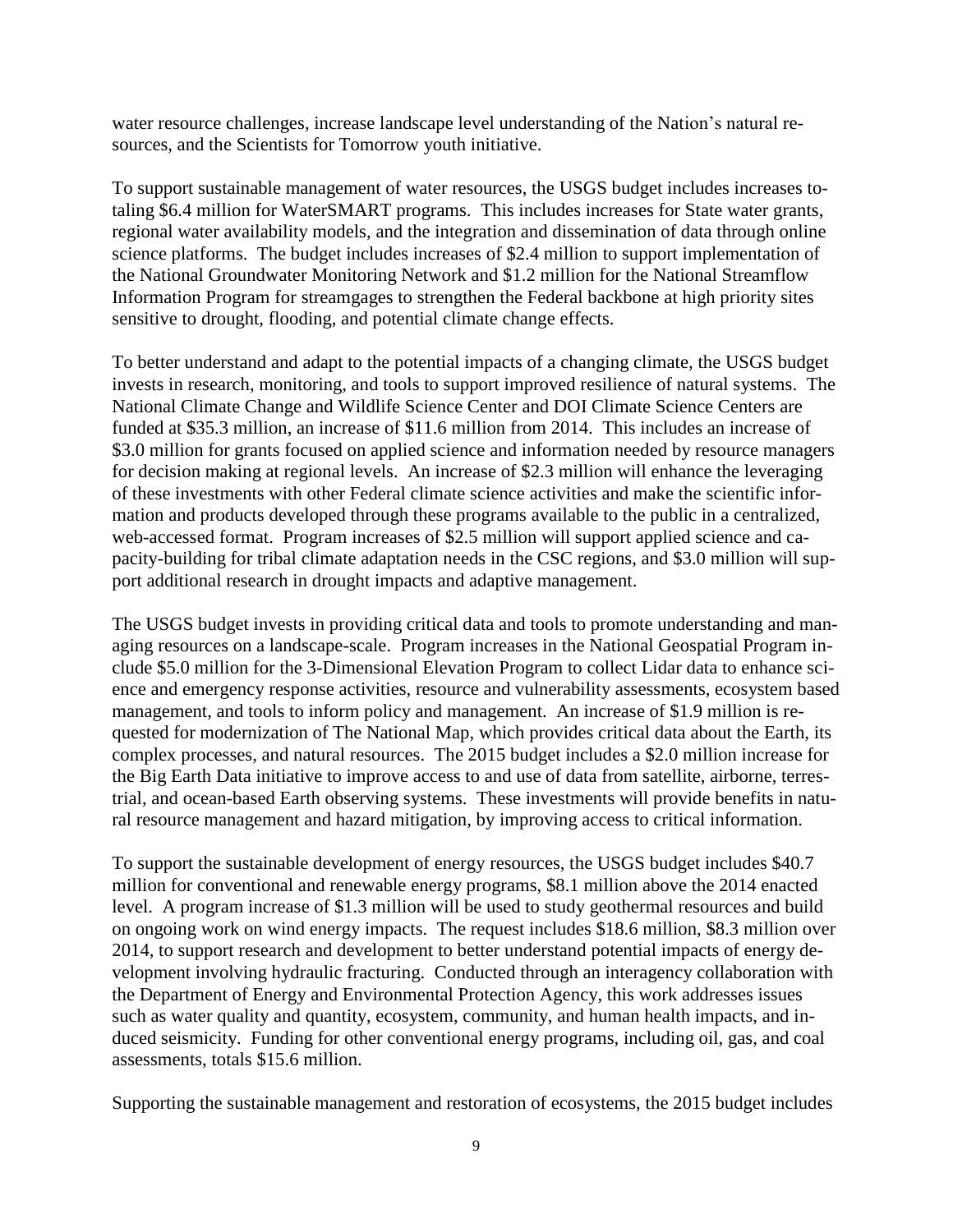\$162.0 million for ecosystems science activities, \$9.2 million above the 2014 enacted level. Program increases include \$2.0 million for research on new methods to eradicate, control, and manage Asian carp in the Upper Mississippi River Basin and prevent entry into the Great Lakes. Increases of \$2.5 million are provided for ecosystem restoration work in the Chesapeake Bay, California Bay-Delta, Columbia River, Everglades, and Puget Sound. Another \$2.0 million will support the science and integration of ecosystems services frameworks into decision making and efforts to assess and sustain the Nation's environmental capital. Program increases totaling \$1.8 million will address native pollinators, brown treesnakes, and new and emerging invasive species of national concern.

Supporting understanding, preparedness, and mitigation of the impacts of natural hazards, the budget provides \$128.3 million for Natural Hazards activities, which is essentially level with 2014. This activity provides scientific information and tools to reduce potential fatalities, injuries, and economic loss from volcanoes, earthquakes, tsunamis and landslides, among others. The 2015 budget includes an increase of \$700,000 in Earthquake Hazards for induced seismicity studies related to hydraulic fracturing.

**Fish and Wildlife Service** – The 2015 Fish and Wildlife Service budget includes \$1.5 billion in current appropriations, an increase of \$48.8 million above the 2014 level. This includes America's Great Outdoors related increases of \$71.7 million in the Resource Management account. Among the increases proposed are: \$6.6 million to address increased workload in planning and consultation for energy transmission and other projects, \$7.7 million for cooperative efforts to recover imperiled species, \$4.0 million to support conservation of the greater sage grouse across 11 western states, \$2.0 million to investigate crimes and enforce laws that govern the Nation's wildlife trade, and \$2.5 million to establish an Urban Wildlife Refuge Partnership program. This effort will encourage city dwellers to enjoy the outdoors by creating stepping stones of engagement to connect them to the outdoors on refuges and partner lands, through experiences which build on one another.

Funding for FWS grant programs, with the exception of State and Tribal Wildlife Grants, remain level with 2014. In 2015, funding for State and Tribal Wildlife Grants totals \$50 million. The request also includes \$55.0 million for Land Acquisition and \$15.7 million for Construction. In addition to direct appropriations, an estimated \$1.3 billion will be available under permanent appropriations, most of which will be provided directly to States for fish and wildlife restoration and conservation.

The budget proposes \$16.7 million, an increase of \$2.5 million, for activities associated with energy development. Of this increase, \$1.4 million supports scientific research into the impacts of energy transmission and development infrastructure on wildlife and habitat. The research will identify potential impacts associated with the development of energy infrastructure and strategies to minimize the impacts on habitat and species. An increase of \$1.1 million for the Ecological Services Planning and Consultation program supports assessments of renewable energy projects proposed for development.

The budget request for the Resource Management account continues support for key programs with program increases of \$65.8 million above 2014. The request provides \$252.2 million in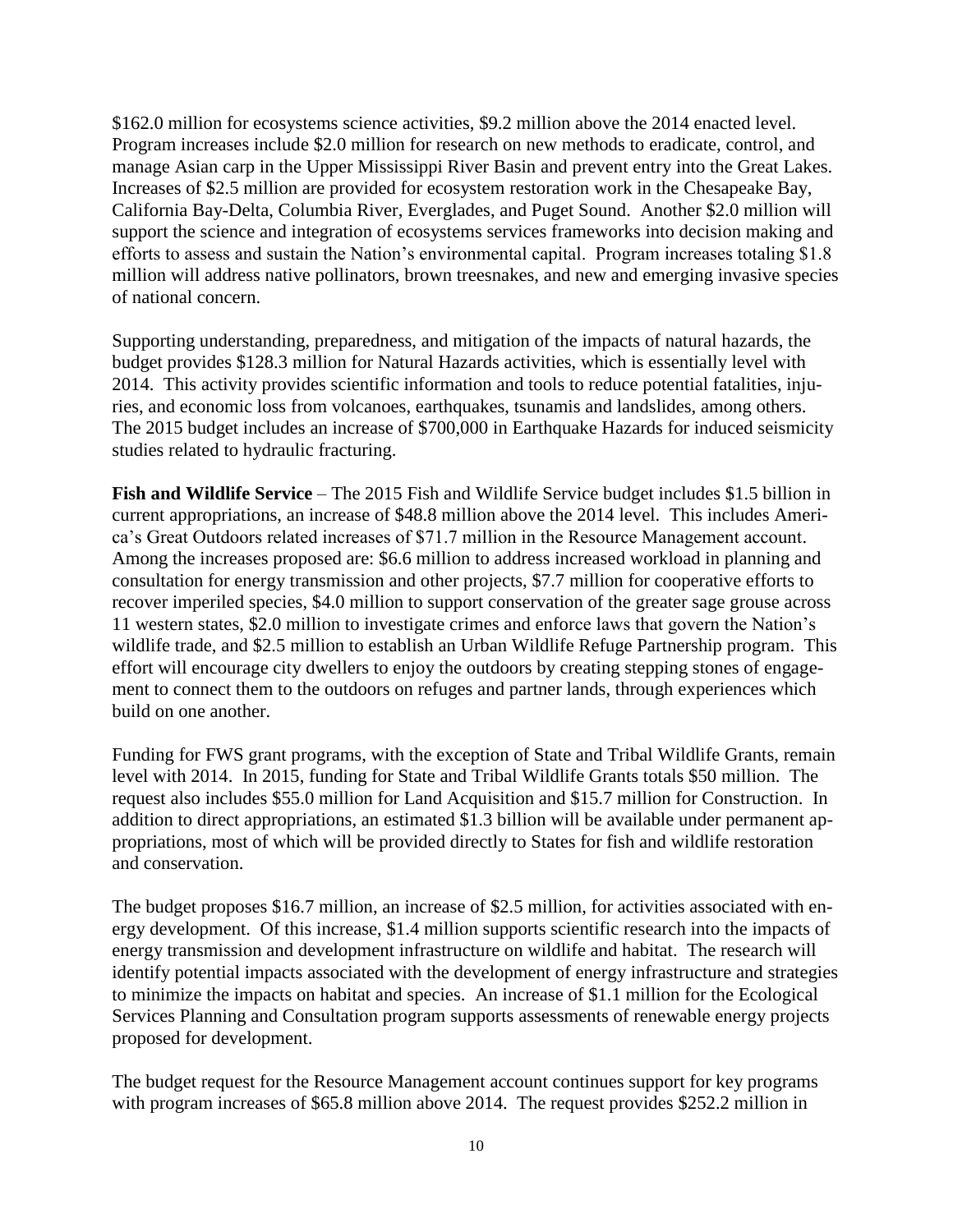Ecological Services to conserve, protect, and enhance listed and at-risk species and their habitat, an increase of \$30.3 million. Within this request are increases of \$4.0 million to support conservation of the greater sage grouse across 11 western States and \$10.5 million to implement other species recovery actions.

The request includes funding within Law Enforcement and International Affairs to combat wildlife trafficking. The budget provides \$66.7 million for the law enforcement program to investigate wildlife crimes, enforce the laws governing the Nation's wildlife trade, and expand technical forensic expertise, with program increases of \$2.0 million over 2014.

The budget includes \$138.9 million for Fisheries and Aquatic Resource Conservation, a program increase of \$8.2 million. Within this request is \$48.6 million for operation of the National Fish Hatchery system to address top priorities, an increase of \$1.9 million for fish hatchery maintenance, and \$4.4 million to prevent the spread of Asian carp in the Missouri, Ohio, upper Mississippi Rivers, and other high priority watersheds.

Funding for Cooperative Landscape Conservation activity is \$17.7 million, an increase of \$3.2 million, and funding for Science Support is \$31.6 million, an increase of \$14.4 million. The budget supports applied science directed at high impact questions to mitigate threats to fish and wildlife resources, including \$2.5 million to address white nose syndrome in bats, and an increase of \$1.0 million to study biological carbon sequestration.

The 2015 budget proposes to eliminate the current funding contribution to the National Wildlife Refuge fund, a reduction of \$13.2 million below 2014. An estimated \$8.0 million in permanent receipts collected and allocated under the program would remain available to counties. The budget also proposes cancellation of \$1.4 million in prior year balances from the Landowner Incentive and Private Stewardship Grant programs, which have not received new budget authority in several years.

**National Park Service –** The 2015 budget request for NPS of \$2.6 billion is \$55.1 million above the 2014 enacted level.

In 2015, a total of \$2.5 billion is requested for NPS as part of America's Great Outdoors. This includes \$2.3 billion for park operations, an increase of \$47.1 million over 2014. Within this increase is \$30.0 million to support the NPS Centennial Initiative. The Centennial increase includes \$16.0 million for repair and rehabilitation projects to improve high priority projects throughout the parks, \$8.0 million in competitively managed funds to support enhanced visitor services in the areas of interpretation and education, law enforcement and protection, and facility operations, \$4.0 million for 21 CSC youth work opportunities to engage youth in service and conservation projects, and \$2.0 million to support expanded volunteer opportunities at the parks. Across these Centennial increases, the budget provides an \$8.0 million increase for youth engagement and employment opportunities, and continues the NPS' efforts to attract qualified veteran candidates to fill Federal positions. The request for Park Operations also includes increases of \$15.7 million for increased fixed costs and \$2.0 million to support new park units.

Also in preparation for the Centennial anniversary of the parks, the 2015 request includes \$10.0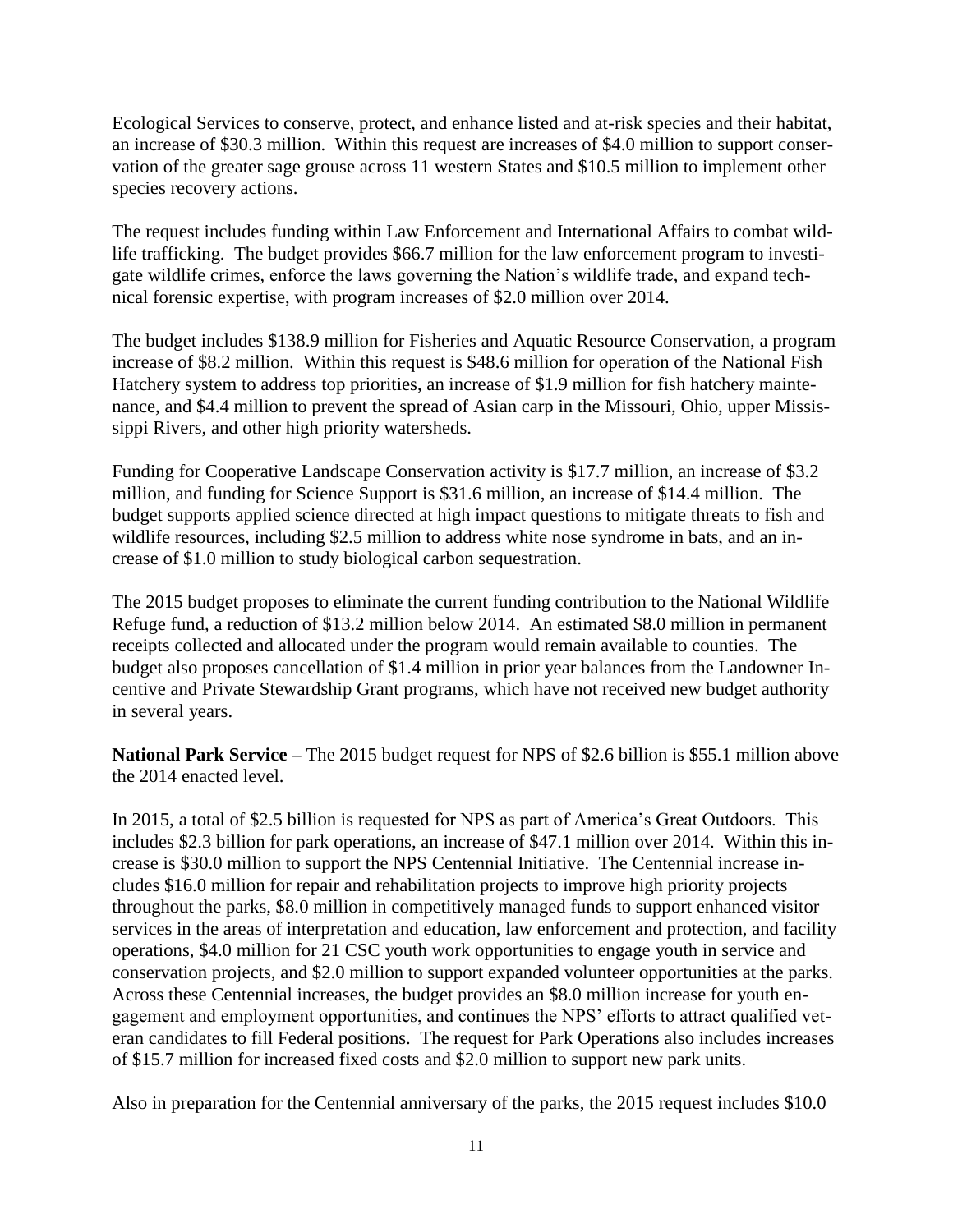million in a separate account for Centennial Challenge projects. This funding will provide a Federal match to leverage partner donations for signature projects and programs at the parks. This program will be instrumental in garnering partner support to prepare park sites across the country for the centennial and through the second century of the NPS.

The 2015 request for the Historic Preservation Fund is \$56.4 million, level with 2014. Of this total, \$46.9 million is requested for grants-in-aid to States and Territories, \$9.0 million for grants-in-aid to Tribes, and \$500,000 to be awarded competitively to address communities currently underrepresented on the National Register of Historic Places.

The budget includes \$52.0 million within the National Recreation and Preservation account, which includes \$10.0 million for the Rivers, Trails, and Conservation Assistance program, essentially level with 2014, and \$1.2 million for American Battlefield Protection Program assistance grants, also level with 2014. The request includes a program reduction of \$9.1 million from Heritage Partnership programs to encourage self-sufficiency for these non-Federal organizations.

Programs funded out of the Land and Water Conservation Fund are a key component of America's Great Outdoors. The budget requests \$104.0 million for the Land Acquisition and State Assistance account, an increase of \$5.9 million. This includes \$48.1 million for the State Conservation Grants program, level with 2014, and \$55.9 million for NPS Federal land acquisition, a programmatic increase of \$5.8 million. Of this amount, \$13.2 million supports Collaborative Landscape projects in the California Southwest Desert and areas within the National Trails System.

Funding for Construction totals \$138.3 million, essentially level with 2014. Of this amount, the budget includes \$61.7 million for line-item construction projects, a \$1.1 million program increase compared to 2014. The request includes \$6.7 million to reconstruct the historic cave tour trails in Mammoth Cave National Park and \$3.9 million to stabilize and repair exterior walls of the historic Alcatraz prison cell house at Golden Gate National Recreation Area.

**Indian Affairs** – The 2015 budget includes \$2.6 billion for Indian Affairs programs, an increase of \$33.6 million from the 2014 enacted level. This includes an increase of \$33.8 million for Operation of Indian Programs; and level funding of \$35.7 million for Indian Land and Water Claim Settlements, \$109.9 for Construction, and \$6.7 million for the Indian Guaranteed Loan program.

Within the Operation of Indian Programs, the budget includes full funding of \$251.0 million for Contract Support Costs and the Indian Self-Determination Fund, an increase of \$4.0 million from 2014. Consistent with the 2014 Operating Plan, the 2015 request provides full funding based on the most current estimated need. The availability of contract support cost funding is a key factor in tribal decisions to assume responsibility for operating Federal programs important to the furtherance of self-governance and self-determination. To further facilitate Tribal 638 Contracting, the budget includes an additional \$1.2 million to increase services from the Department's Office of Indirect Cost Negotiations which negotiates indirect cost rates with non-Federal entities, including tribal governments. Consistent with Appropriations Committee direction and in collaboration with the Indian Health Service (IHS), the Department held its first formal consultation on March 11, 2014 with tribes to discuss long-term solutions to Contract Support Cost issues. The Department remains committed to working with IHS, tribes, and Congress to develop a long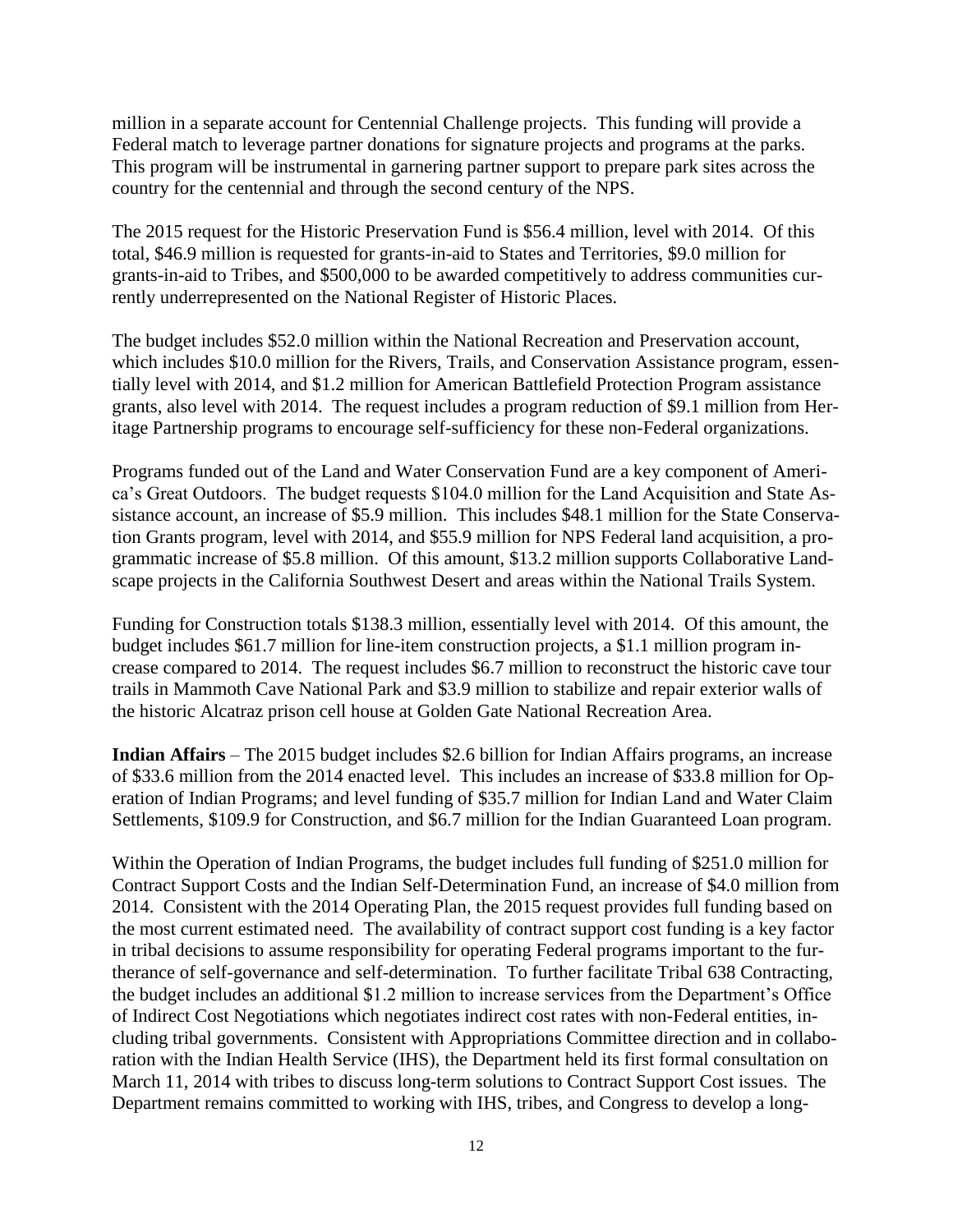term strategy for addressing this important issue.

The 2015 budget for Indian Affairs includes an increase of \$11.6 million for the Tiwahe or "family" Initiative. The initiative takes a comprehensive and integrated approach to address the interrelated problems of poverty, violence, and substance abuse in Indian communities. The initiative builds on and expands social service, Indian child and family welfare, and job training programs. In recognition that adequate housing is essential to building stronger families, the budget maintains the 2014 level for the Housing Improvement Program. The goal of the Tiwahe Initiative is to empower American Indian individuals and families in health promotion and family stability, and to strengthen tribal communities as a whole. To better target funding and evaluate outcomes in meeting social service needs in Indian Country, the budget includes \$1.0 million as part of the initiative.

The budget provides strong support for the sustainable stewardship of land and resources in Indian Country, sustaining funding for trust land management and real estate services at 2014 levels and proposing program increases of \$3.6 million for the stewardship of natural resources. Funding supports the development of natural resource science, information, and tools for application in the development and management of energy and minerals, water, forestry, oceans, climate resilience, and endangered and invasive species. Demonstrating the Administration's commitment to resolving tribal water rights and ensuring that tribes have access to meet their water needs, \$171.9 million is provided across the Department for implementation of, and technical and legal support for, Indian water rights settlements, an increase of \$13.8 million over 2014. A program increase of \$1.0 million is also provided in Indian Affairs for deferred maintenance on Indian irrigation projects to help address drought issues in Indian Country.

The budget supports improving educational outcomes in Indian Country, providing \$794.4 million for the Bureau of Indian Education, an increase of \$5.6 million from 2014. The request includes an increase of \$500,000 for Johnson O'Malley Education Assistance Grants to support a new student count in 2015 and funding to address the projected increase in the number of eligible students. The budget includes \$1.0 million to support ongoing evaluation of the BIE school system to improve educational outcomes. Within education construction, an increase of \$2.3 million supports site development at the Beatrice Rafferty School for which design funding was provided in 2014. The budget also includes \$2.3 million in increases for BIE funded postsecondary programs including \$1.7 million for post-graduate opportunities in science fields, and \$250,000 for summer pre-law preparatory scholarships.

**Departmental Offices and Department-wide Programs** – The 2015 request for the Office of the Secretary is \$265.3 million, an increase of \$1.3 million from the 2014 enacted level. Of this, \$122.9 million is for the Office of Natural Resources Revenue programs, an increase of \$3.5 million, reflecting increases to strengthen production verification and meter inspections activities, including implementing an onshore production verification pilot and funding related data integration. Other changes include the proposed transfer of the Indian Arts and Crafts Board from the Office of the Secretary to the Bureau of Indian Affairs of \$1.3 million, a decrease of \$865,000 reflecting a shift from direct appropriations to fee for service for Indirect Cost Negotiations, and a program decrease of \$266,000 in Valuation Services.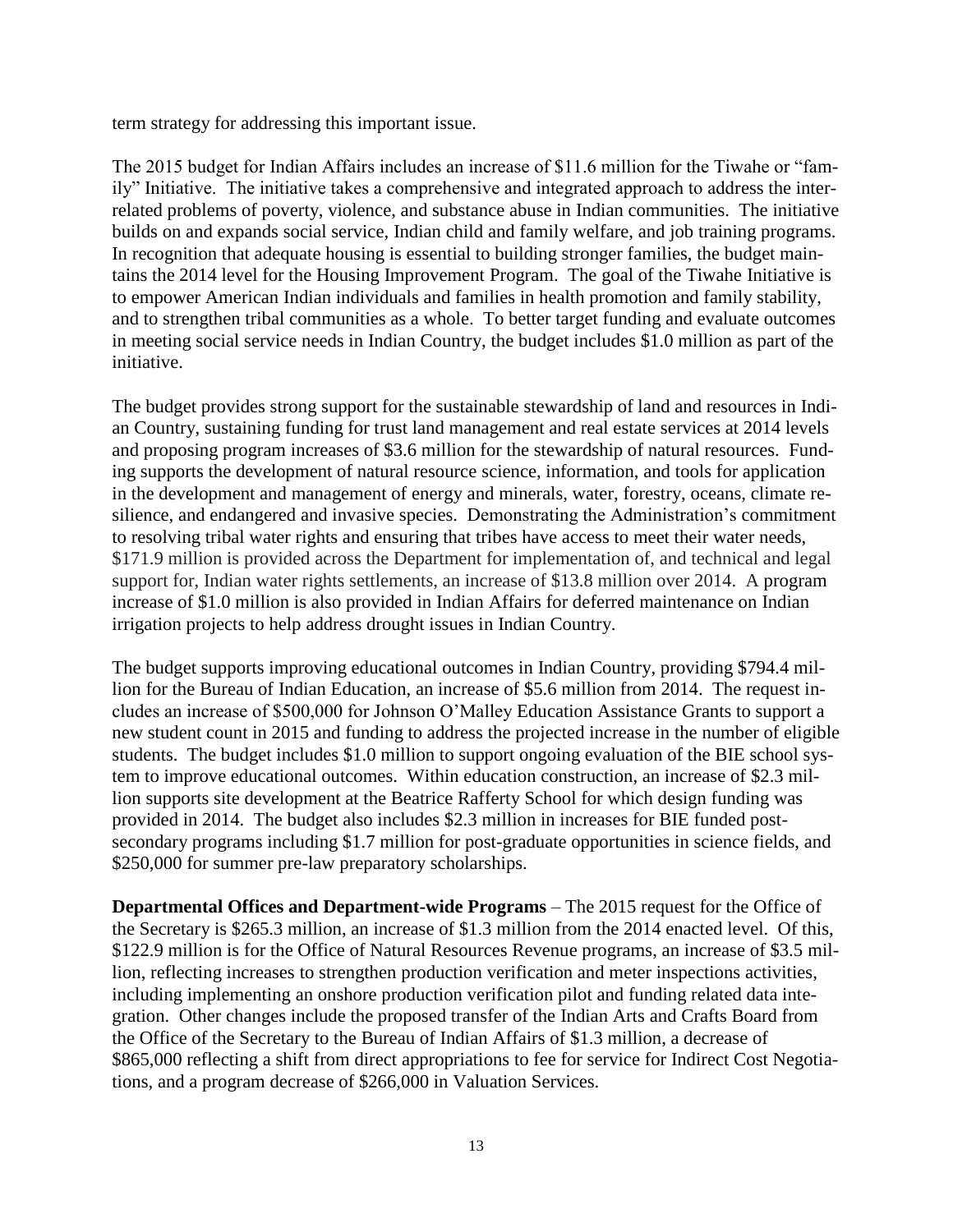The budget request for the Office of Insular Affairs is \$92.2 million, a decrease of \$10.2 million from the 2014 enacted level. The budget includes an increase of \$3.0 million to address urgent, immediate needs in the insular areas, and \$1.8 million to improve safety conditions in insular school facilities. A decrease of \$500,000 reflects completion of an aerial bait system for brown treesnake control. Compact Impact is funded at \$1.3 million, a decrease of \$1.7 million from 2014, and is supplemented by \$30.0 million annually in permanent Compact Impact funding. Funding of \$13.1 million for the Palau Compact Extension is not requested for 2015 as it is expected the Compact will be authorized and funded from permanent appropriations in 2014.

The Office of Inspector General request is \$50.0 million, a decrease of \$784,000 from 2014. The budget includes a decrease of \$2.0 million reflecting completion of an effort to reduce OIG's physical footprint. Increases of \$423,000 and \$355,000 are included to support the council of the Inspectors General on Integrity and Efficiency and provide additional FTE for information security audits, respectively. The Office of the Solicitor request is \$65.8 million, equal to the 2014 enacted level.

The Office of the Special Trustee request is \$139.0 million, \$648,000 below the 2014 enacted level. The 2015 budget decreases Business Management funding by \$1.6 million reflecting \$922,000 in efficiencies from the transfer of some mailing and printing services to the U.S. Department of the Treasury, a reduction of \$500,000 in litigation support, and a decrease of \$200,000 in funding for the Office of Hearings and Appeals.

The 2015 request for the Department-wide Wildland Fire Management program is \$794.0 million without the proposed fire cap adjustment, and \$1.0 billion including the adjustment. The request includes \$268.6 million for Suppression within the current budget cap, which is 70 percent of the 10 year suppression average spending. This base level funding ensures the cap adjustment of \$240.4 million would only be used for the most severe fires, since it is one percent of the fires that cause 30 percent of the costs. The new budget framework for Wildland Fire Management eliminates the need for additional funds through the FLAME Act. The 2015 budget includes a program increase of \$34.1 million for Preparedness activities to enhance readiness capabilities. The budget includes \$146.3 million for Fuels Management activities, formerly known as Hazardous Fuels Management. This is equal to the 2014 enacted level with an increase of \$1.3 million for fixed costs. Complementing this request is \$30.0 million for Resilient Landscapes, a new component of the Wildland Fire Management program, to support treatments that improve the integrity and resilience of forests and rangelands. Resilient landscape projects will be leveraged with bureau efforts to reduce fire risk and improve overall resiliency. The budget request also includes a \$2.0 million increase for the Burned Area Rehabilitation program to address greater post-fire rehabilitation needs caused by the 2012 and 2013 fire seasons.

The 2015 request for the Natural Resource Damage Assessment and Restoration Fund is \$7.8 million, a program increase of \$1.5 million. The increase includes \$1.0 million for a Department-wide onshore Oil Spill Preparedness Program, and additional resources for Restoration support. The budget includes \$10.0 million for the Central Hazardous Materials Fund, an increase of \$412,000 from 2014 to support additional cleanup work.

The Department's 2015 request for the Working Capital Fund appropriation is \$64.3 million, an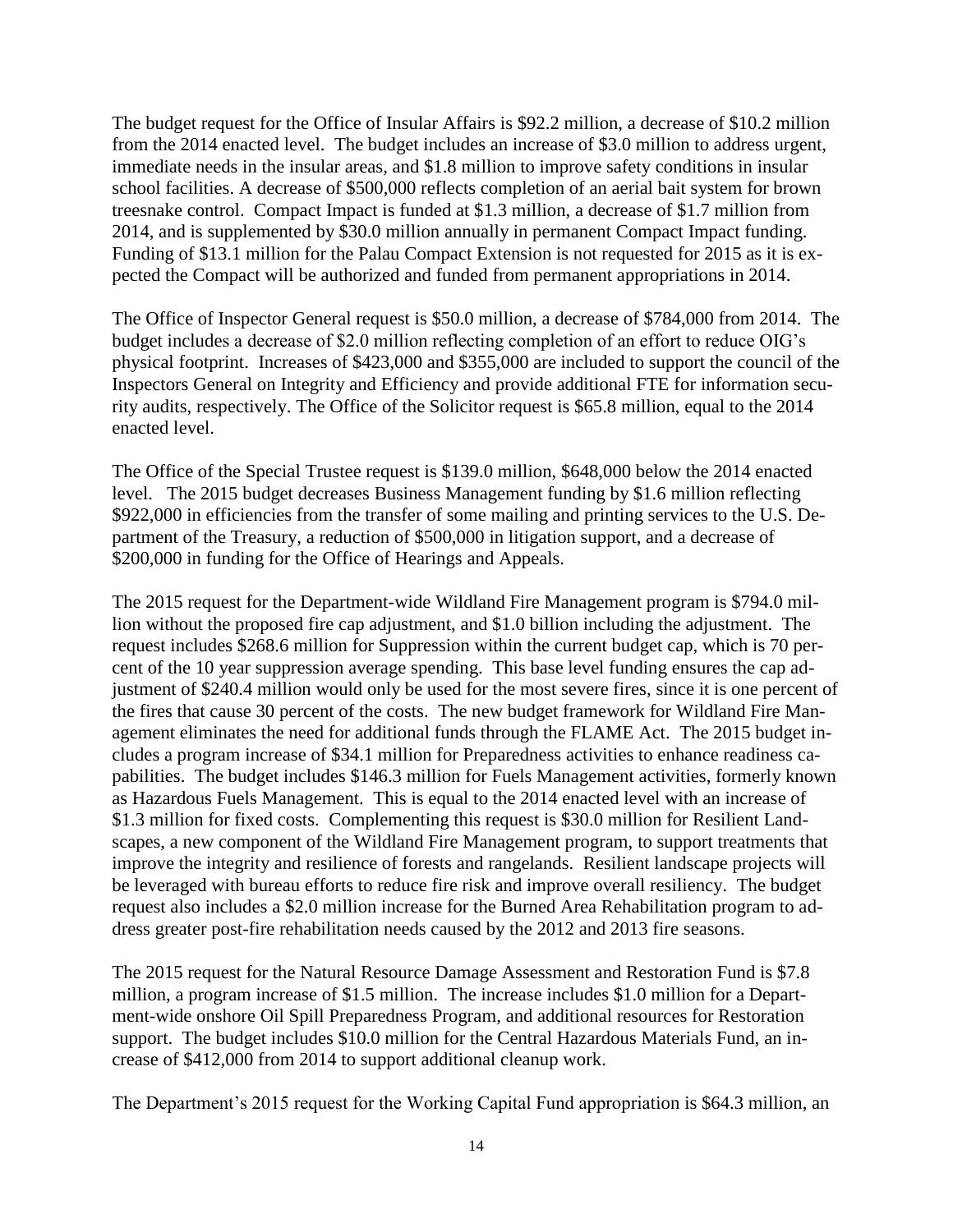increase of \$7.3 million from the 2014 enacted level. Within this request is \$53.9 million for the operation and maintenance of the Financial and Business Management System, an increase of \$1.0 million to continue support of the Department's Cultural and Scientific Collections Management initiative, a decrease of \$1.0 million from the Department's Service First initiative, and an increase of \$8.4 million to support Interior's Office Consolidation strategy in the D.C metropolitan area.

#### **Mandatory Proposals**

The 2015 budget includes 15 legislative proposals affecting spending, revenue and available budget authority, which require action by the Congressional Authorizing Committees. Revenue and savings proposals will generate more than \$2.6 billion over the next decade. The 2015 budget includes four spending proposals with an estimated \$9.9 billion in outlays over the next decade.

**Land and Water Conservation Fund** – The 2015 budget proposes \$900.0 million in current and permanent funding in 2015, and proposes permanent authorization of \$900.0 million in mandatory funding for LWCF programs in the Departments of the Interior and Agriculture beginning in 2016. During a transition to permanent funding in 2015, the budget proposes \$900.0 million in total LWCF programs funding, comprised of \$550.0 million permanent and \$350.0 million current funding, shared by Interior and Agriculture.

**Centennial Initiative –** The Centennial Initiative includes a legislative proposal to authorize \$1.2 billion in permanent funding over three years beginning in 2015 in the following areas: \$300.0 million (\$100.0 million a year for 3 years) for a National Park Service Centennial Challenge fund to leverage private donations; \$600.0 million (\$200.0 million a year for 3 years) for NPS deferred maintenance; and \$300.0 million (\$100.0 million a year for 3 years) for a multiagency Centennial Land Management Investment Fund to competitively award grants to Interior land management agencies and the U.S. Forest Service for deferred maintenance and conservation projects.

**Payments in Lieu of Taxes** – The Agricultural Act of 2014 included a one-year extension of permanent PILT funding through 2014. The 2015 budget proposes to extend authorization of the program an additional year through 2015, while a sustainable long-term funding solution is developed for the PILT Program. The PILT payments help local governments carry out vital services, such as firefighting and police protection, construction of public schools and roads, and search and rescue operations. The cost of a one-year extension is estimated to be \$442.0 million in 2015. The 2015 budget for the USDA Forest Service includes a proposal to reauthorize the Secure Rural Schools Program for a five year period, covering lands managed by the BLM.

**Palau Compact** – On September 3, 2010, the U.S. and the Republic of Palau successfully concluded the review of the Compact of Free Association and signed a 15-year agreement that includes a package of assistance through 2024. The 2015 budget assumes authorization of permanent funding for the Compact occurs in 2014. The cost for this proposal is estimated at \$178.3 million for 2015 through 2024.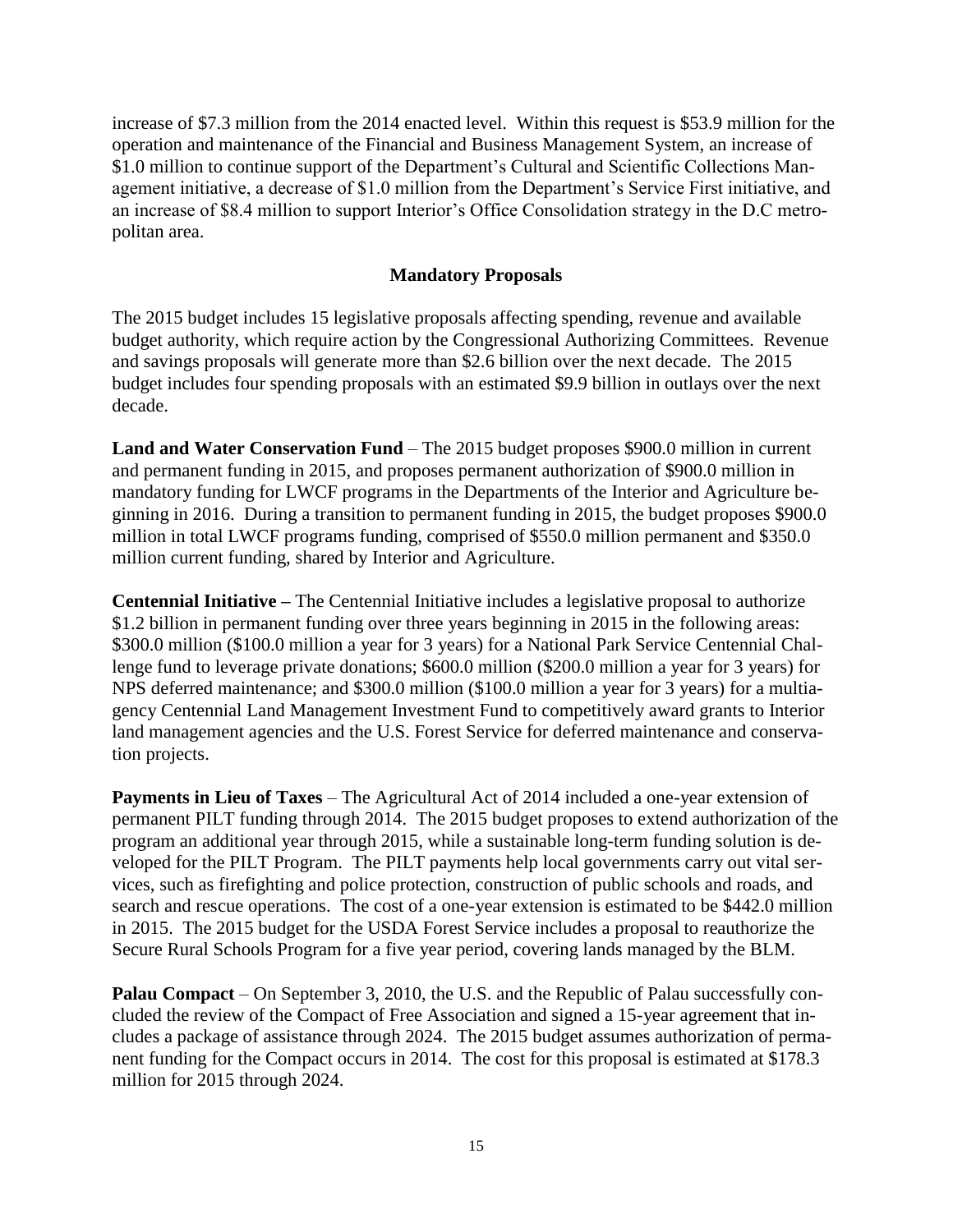**Federal Oil and Gas Reforms** – The budget includes a package of legislative reforms to bolster and backstop administrative actions being taken to reform the management of Interior's onshore and offshore oil and gas programs, with a key focus on improving the return to taxpayers from the sale of these Federal resources. Proposed statutory and administrative changes fall into three general categories: 1) advancing royalty reforms, 2) encouraging diligent development of oil and gas leases, and 3) improving revenue collection processes. Collectively, these reforms will generate roughly \$2.5 billion in net revenue to the Treasury over ten years, of which about \$1.7 billion would result from statutory changes. Many States will also benefit from higher Federal revenue sharing payments.

**Return Coal Abandoned Mine Land Reclamation Fees to Historic Levels** – The budget proposes legislation to modify the 2006 amendments to the Surface Mining Control and Reclamation Act, which lowered the per-ton coal fee companies pay into the AML Fund. The proposal would return the fee to 35 cents a ton, the same level companies paid prior to the 2006 fee reduction. The additional revenue, estimated at \$362 million over ten years, will be used to reclaim high priority abandoned coal mines and reduce a portion of the estimated \$3.9 billion needed to address remaining dangerous coal AML sites nationwide.

**Discontinue AML Payments to Certified States** – The budget proposes to discontinue unrestricted payments to States and Tribes certified for completing their coal reclamation work. This proposal terminates all such payments, with estimated savings of approximately \$295 million over the next ten years.

**Reclamation of Abandoned Hardrock Mines** – To address the legacy of abandoned hardrock mines across the U.S. and hold the hardrock mining industry accountable for past mining practices, the Department will propose legislation to create a parallel Abandoned Mine Lands Program for abandoned hardrock sites. A new AML fee on hardrock production on both public and private lands would generate an estimated \$1.8 billion to reclaim the highest priority hardrock abandoned sites on Federal, State, tribal, and private lands.

**Reform Hardrock Mining on Federal Lands** – Interior will submit a legislative proposal to provide a fair return to the taxpayer from hardrock production on Federal lands. The legislative proposal will institute a leasing program under the Mineral Leasing Act of 1920 for certain hardrock minerals including gold, silver, lead, zinc, copper, uranium, and molybdenum, currently covered by the General Mining Law of 1872. The proposal is projected to generate net revenues to the U.S. Treasury of \$80 million over ten years, with larger revenues estimated in following years.

**Geothermal Energy Receipts** – The Department proposes to repeal Section 224(b) of the Energy Policy Act of 2005. The repeal of Section 224(b) will permanently discontinue payments to counties and restore the disposition of Federal geothermal leasing revenues to the historical formula of 50 percent to the States and 50 percent to the Treasury. This results in estimated savings of \$4 million in 2015 and \$42 million over ten years.

**Federal Land Transaction Facilitation Act** – The Department proposes to reauthorize this Act to allow Federal lands identified as suitable for disposal in recent land use plans to be sold using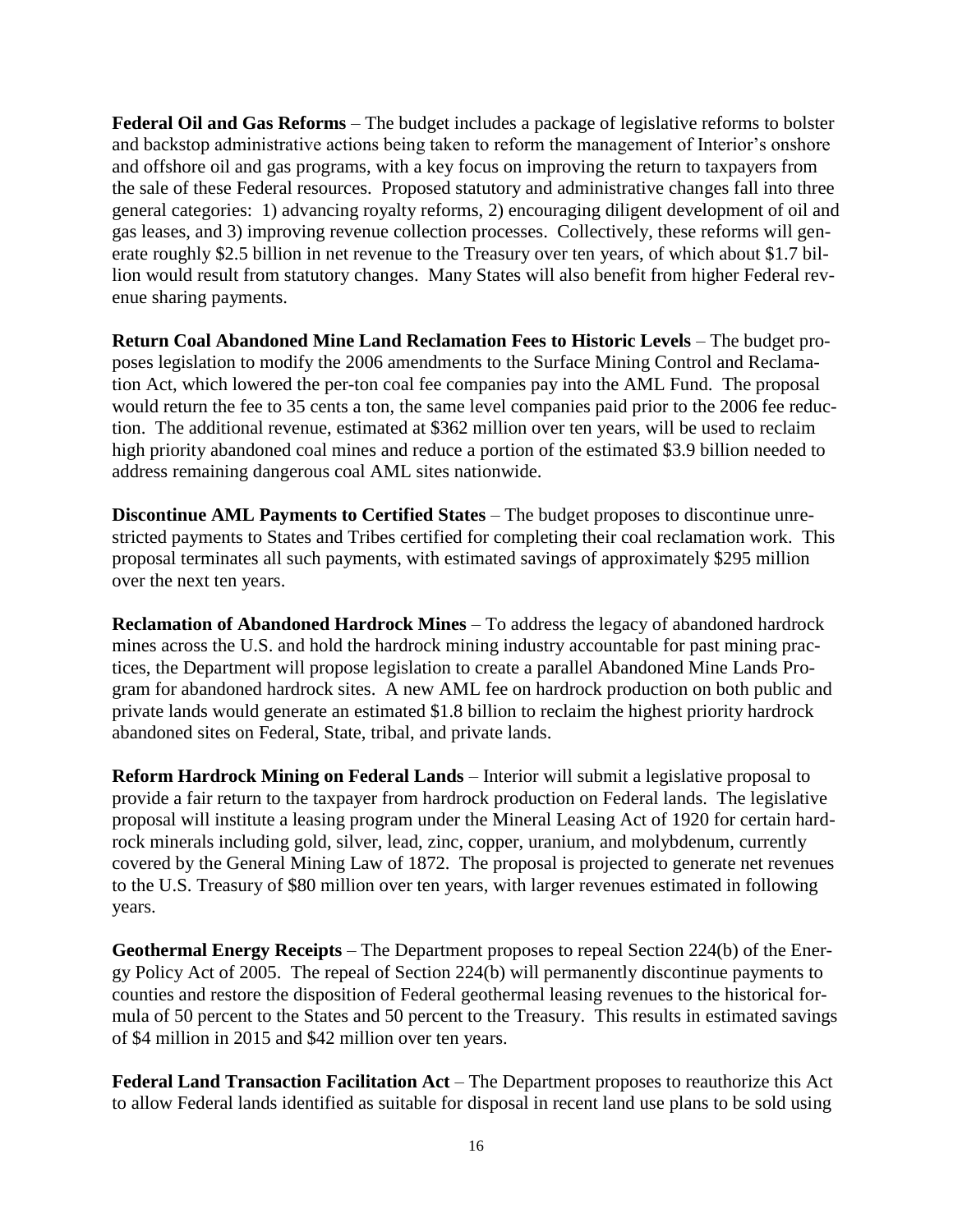this authority. The sales revenues would continue to fund the acquisition of environmentally sensitive lands and administrative costs associated with conducting the sales.

**Federal Migratory Bird Hunting and Conservation Stamps** – Federal Migratory Bird Hunting and Conservation Stamps, or Duck Stamps, are the annual Federal license required for hunting migratory waterfowl. The receipts generated from the sale of these \$15.00 stamps are used to acquire important migratory bird areas for migration, breeding, and wintering. The Department proposes legislation to increase these fees which have not increased since 1991, to \$25.00 per stamp per year beginning in 2015. This increase will add an estimated \$14 million for migratory bird conservation annually.

**Bureau of Land Management Foundation** – The budget proposes legislation to establish a congressionally-chartered National BLM Foundation. This Foundation will provide an opportunity to leverage private funding to support public lands, achieve shared outcomes, and focus public support on the BLM mission.

**Recreation Fee Program** – The Department of the Interior proposes to permanently authorize the Federal Lands Recreation Enhancement Act, which will expire in December 2015. The Department currently collects over \$200 million in recreation fees annually under this authority and uses them to enhance the visitor experience at Interior facilities.

# **Fire Suppression and the Discretionary Budget Cap**

The 2015 budget proposes to amend the Balanced Budget and Emergency Deficit Control Act of 1985, as amended, to establish a new framework for funding Fire Suppression Operations to provide stable funding for fire suppression while minimizing the adverse impacts of fire transfers on the budgets of other programs, as well as reduce fire risk, manage landscapes more comprehensively, and increase the resiliency of public lands and the communities that border them. Under this new framework, the 2015 budget request covers 70 percent of the 10-year suppression average within the domestic discretionary caps and a portion is funded in a budget cap adjustment. Extreme fires requiring emergency response, fires threatening urban areas, or requirements of an abnormally high fire season, would be permitted to be funded through the adjustment to discretionary spending limits. The cap adjustment does not increase overall current spending, as it reduces the ceiling for the existing disaster relief cap adjustment.

# **Offsetting Collections and Fees**

The budget includes the following proposals to collect or increase various fees, so industry shares some of the cost of Federal permitting and regulatory oversight.

**New Fee for Onshore Oil and Gas Inspections** – Through appropriations language, the Department proposes to implement an inspection fee in 2015 for onshore oil and gas activities subject to inspection by BLM. The proposed fee is expected to generate \$48.0 million in 2015, \$10.0 million more than the corresponding \$38.0 million reduction in requested appropriations, thereby expanding the capacity of BLM's oil and gas inspection program. The fee is similar to one already in place for offshore operations and will support Federal efforts to increase produc